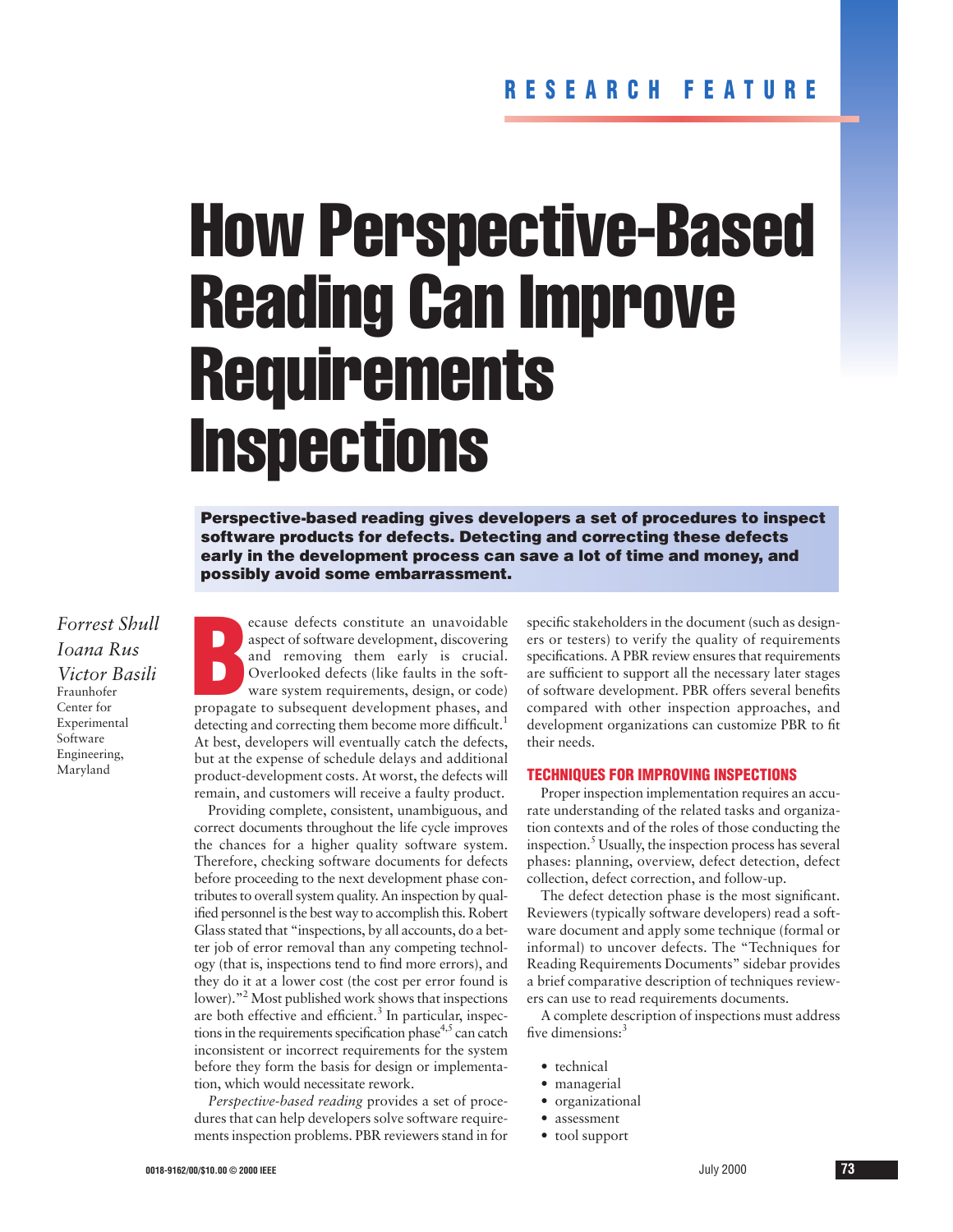## **Techniques for Reading Requirements Documents**

Several techniques exist for individually reviewing requirements documents. At one extreme is the *ad hoc* review, a review with no formal, systematic procedure, based only on individual experience. A *checklist* review makes the inspection process slightly better defined by providing reviewers with a list of items on which to focus. *Defect-based reading* provides a set of systematic procedures that reviewers can follow, which are tailored to the formal software cost reduction notation. Like DBR, *perspective-based reading* is a scenario-based technique that provides procedural guidance, tailored to requirements expressed in natural language (for example, English).

Table A presents some characteristics of these techniques. We present the requirements languages for which each tech-

nique is usable and compare them according to the following criteria:

- *Is systematic.* Are the specific steps of the individual review process definable?
- Is focused. Must different reviewers focus on different aspects of the document?
- *Allows controlled improvement.* Based on feedback, can reviewers identify and improve specific aspects of the technique?
- *Customizable.* Can reviewers customize the technique to a specific project or organization?
- *Allows training.* Can reviewers use a set of steps to train themselves in applying the technique?

|                               | <b>Requirements</b>                                    |                    |                | <b>Controlled</b> |                      |                  |
|-------------------------------|--------------------------------------------------------|--------------------|----------------|-------------------|----------------------|------------------|
| <b>Technique</b>              | language                                               | <b>Systematic?</b> | Focused?       | improvement?      | <b>Customizable?</b> | <b>Training?</b> |
| Ad hoc                        | Any                                                    | <b>No</b>          | N <sub>0</sub> | <b>No</b>         | <b>No</b>            | <b>No</b>        |
| <b>Checklist</b>              | Any                                                    | Partially          | <b>No</b>      | Partially         | Yes                  | Partially        |
| Defect-based<br>reading       | Software Cost<br><b>Reduction</b><br>(formal notation) | Yes                | Yes            | Yes               | <b>Yes</b>           | Yes              |
| Perspective-<br>based reading | <b>Natural</b><br>language                             | Yes                | Yes            | Yes               | Yes                  | Yes              |

Choosing to focus on organizational aspects such as the number of participants and the structure and frequency of meetings, many publications<sup>6,7</sup> have neglected the technical dimension—the review techniques and how reviewers actually use them.

However, technical considerations are important, and significant problems in this area need attention. While reviewers may know how to *write* software documents, they may have little expertise in *reading* them. Reviewers typically rely on ad hoc reading techniques, with no well-defined procedure, learning largely by doing and gaining significant expertise only gradually. The difficulty in providing training for a poorly defined or undefined process such as an ad hoc review further compounds the problem. For large software projects, improving the review process requires understanding what defects escaped the review and targeting them more effectively. Letting every reviewer develop a review process makes the communication of effective review strategies more difficult, hampering the widespread dissemination of developed expertise.

A software reading technique provides a concrete set of instructions that explain how to read a software document and what a reviewer should look for.<sup>5</sup> Reviewers can use these guidelines during the inspection's preparation phase to examine a given software document for defects. Rather than leaving reviewers to their own devices, as in ad hoc reviews, software reading techniques collect knowledge about best practices for defect detection into a single procedure.

Researchers at the Experimental Software Engineering Group at the University of Maryland, College Park, created PBR to provide a set of software reading techniques for finding defects in English-language requirements documents. Widely applicable and customizable to particular situations, PBR is not strictly formalized into a definitive set of procedures. Rather, using PBR entails

- selecting a set of perspectives for reviewing the requirements document;
- creating or tailoring procedures for each perspective usable for building a model of the relevant requirements information;
- augmenting each procedure with questions for finding defects while creating the model; and
- applying the procedures to review the document.

## **PBR OVERVIEW**

PBR helps reviewers answer two important questions about the requirements they inspect: What information in these requirements should they check? How do they identify defects in that information?

Most inspection techniques do not help the reader focus on a particular aspect of the document. They treat all requirements information as equally important because it all represents real functional requirements and constraints on that functionality. But then document reviewers end up with ill-defined responsibilities for finding all types of defects in the entire document.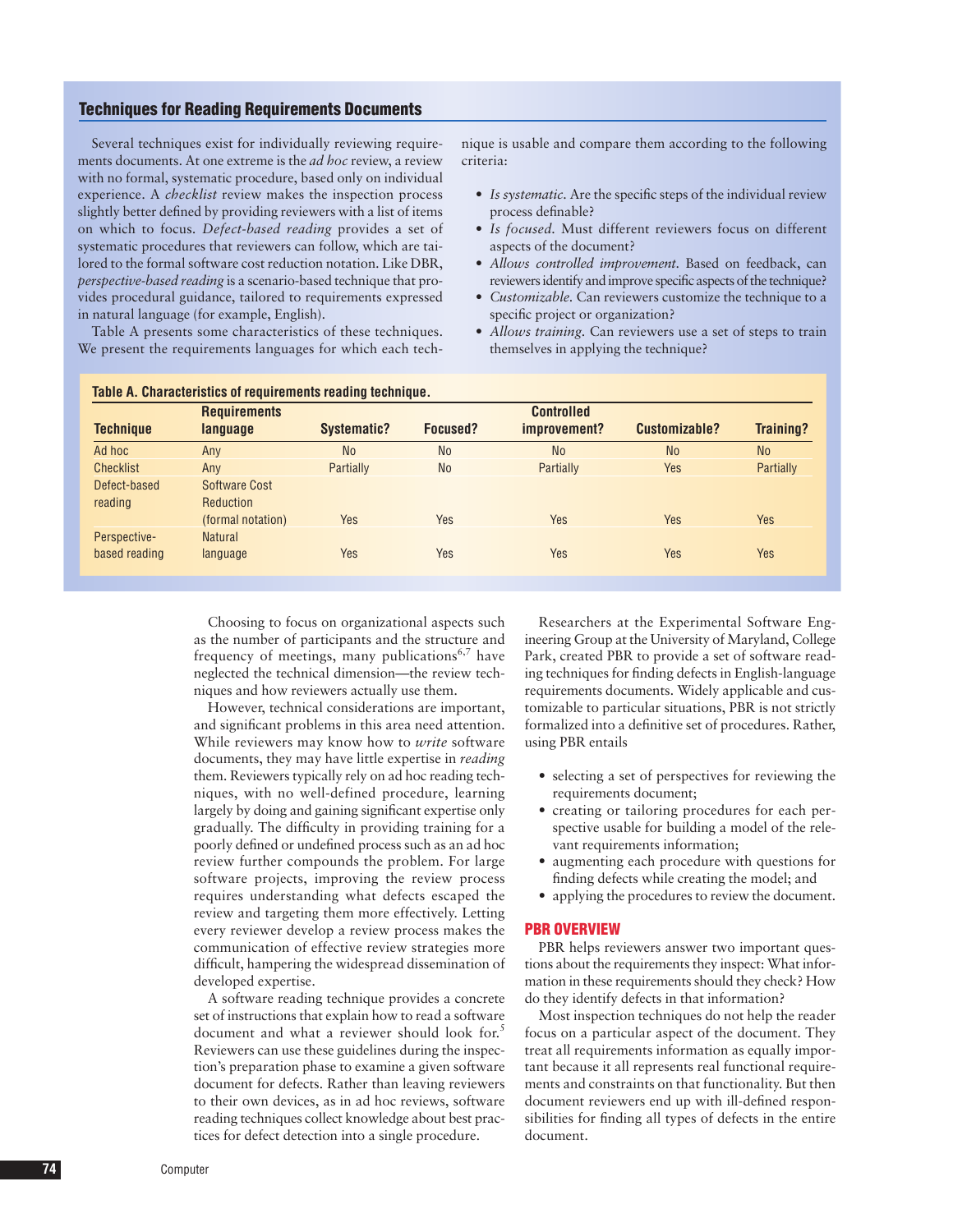## Different perspectives

PBR operates under the premise that different information in the requirements is more or less important for the different uses of the document. Many different people use a requirements document to support tasks throughout the development life cycle. Conceivably, each person finds different aspects of the requirements important for accomplishing a particular task. Therefore, PBR provides a set of individual reviews, each from a particular requirements user's point of view, that collectively cover the document's relevant aspects.

PBR requires identifying the users of a specific software artifact (here, the requirements). This process is similar to constructing system use cases, which requires identifying who will use the system and in what way. This selection of users varies according to organization or project needs. In our environment, we identified three major uses of the requirements at later stages of the life cycle:

- *A description of the customer's needs*. The re-quirements describe the set of functionality and performance constraints that the final system must meet.
- *A basis for the system design.* The system designer must create a design that can function according to the requirements and within the allowed constraints.
- *A point of comparison for system test*. The system's test plan must ensure that the software correctly implements functionality and performance requirements.

These uses suggest perspectives for reviewing the requirements document: The designer needs correct requirements with sufficient detail for the major system components under review. The tester, concerned about requirements testability, needs to see sufficient detail to construct test plans. The customer (or user) of the system requires that the requirements completely and correctly capture the necessary system functionality. A failure to satisfy any of these needs constitutes a *requirements defect*—a deficiency in the requirements quality that can hamper software development.

Other perspectives can lead to defect detection as well; the examples we've given simply represent the perspectives we've experienced. Depending on the environment in which users apply PBR, they may find a different set of perspectives more applicable. For example, a system expected to have a long operational life span could also be reviewed from a maintainer's perspective (which would be concerned with verifying that requirements are easily extensible). Deciding on the most appropriate set of perspectives is one way of tailoring PBR to a particular environment.

Thus, in a PBR inspection, each reviewer on a team assumes a specific user's perspective. The reviewer creates a high-level version of the work products typical of what the user would normally produce. From the designer, tester, and customer perspectives, the relevant work products would be a high-level system design, a system test plan, and an enumeration of the described functionality, respectively.

The objective is to avoid duplicating work during the software development process by creating representations of the system capable of supporting two distinct types of activities. First, reviewers can use the representations as a basis for the later creation of more specific work products. Second, reviewers use the representations to analyze how well the requirements can support the necessary tasks.

An appropriate level of detail helps reviewers construct the relevant system representations. Organizations vary these levels to further tailor PBR. When used by more experienced reviewers, the PBR procedures should rely mainly on a reviewer's previous experience in creating design plans, test plans, and user manuals. Alternately, a reviewer can select a very specific type of representation for each perspective (for example, structured design, equivalence partitioning test plans, and use cases, respectively); more specific procedures are appropriate for less-experienced reviewers.

Using different perspectives offers a number of beneficial attributes:

- *Systematic.* Explicitly identifying the different uses for the requirements gives reviewers a definite procedure for verifying whether those uses are achievable.
- *Focused.* PBR helps reviewers concentrate more effectively on certain types of defects, rather than having to look for all possible types. A study of PBR's effectiveness<sup>5</sup> showed that this additional focus helped reviewers find more defects than if they used a less structured approach, even though they were concentrating on specific aspects of the document while using PBR. One reviewer summarized this benefit by saying, "It really helps to have a perspective because it focuses my questions. I get confused trying to wear all the hats!" Additionally, this focus helps avoid duplicated effort among team members.
- *Goal-oriented and customizable.* Reviewers select the perspectives used by PBR to reflect the requirements' uses. In a new organization, the perspectives change to reflect how that organization uses its requirements documents and the inspection's specific goals. Because each perspective gives a specific procedure, reviewers can tailor the procedure to the organization's needs. For example, the procedure can be more or less spe-

**Because PBR works from a definite procedure, and not the reviewer's own experience with recognizing defects, new reviewers can receive training in the procedure's steps.**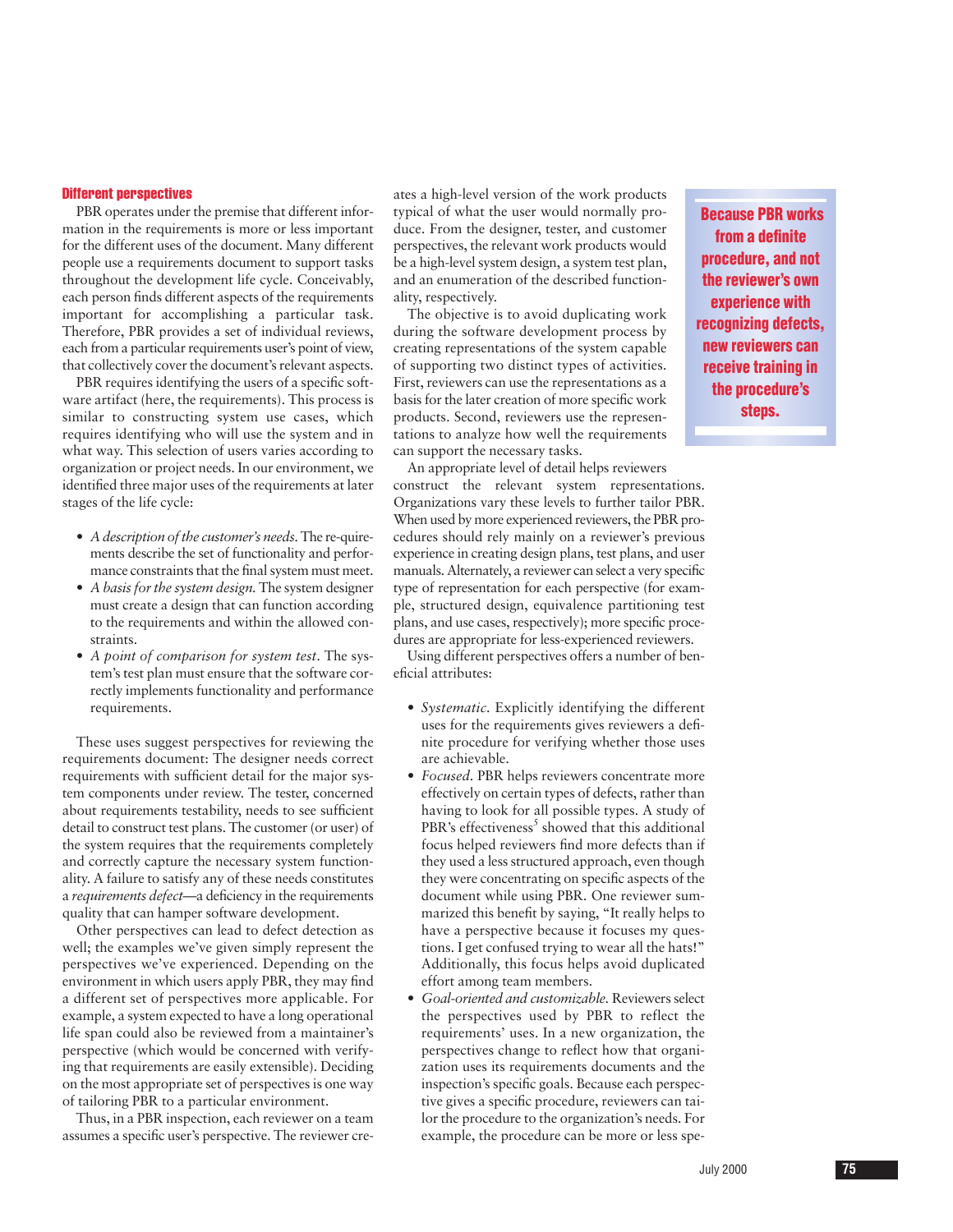cific based on the reviewers' expertise.

• *Transferable via training.* Because PBR works from a definite procedure, and not the reviewer's own experience with recognizing defects, new reviewers can receive training in the procedure's steps. Additionally, because PBR uses work products for other life-cycle stages, reviewers can apply their training and experience to tasks that may seem more natural to them.

## Identifying defects

Once reviewers have created relevant representations of the requirements, they still need to determine what defects may exist. PBR techniques provide questions tailored to each step of the procedure for creating the representation. As the reviewers construct the representation, they answer a series of questions about the work products. Requirements that do not provide enough information to answer the questions usually do not provide enough information to support the user. Thus, reviewers can identify and fix defects beforehand, so that requirements are ready to support that task later in the product life cycle.

We defined a taxonomy of requirements defects to assure the sufficiency of the questions at each phase, and we developed the PBR questions to detect each type of defect. We based this taxonomy on the IEEE definition of necessary attributes of good requirements documents,<sup>8</sup> and our definition is similar to others that help track requirements defects.<sup>9</sup> Table 1 lists the types of defects that PBR helps detect. In practice, these classifications are not orthogonal; a given defect could

conceivably fit into more than one category, depending on the interpretation of the classifier. Nor is this taxonomy definitive; an organization can add other categories, depending on its needs.

The sidebar, "A Sample PBR Procedure from the Tester's Perspective," presents an example of how a tester uses the PBR procedure. (We provide additional instantiations for other perspectives at http://fc-md.umd.edu/reading/reading. html.) This example includes a series of questions tailored to each step of the procedure for developing an equivalence-partitioning test plan. For example, Part b includes guidelines for identifying test cases for each equivalence set. A series of questions check for missing information (Qb.1), ambiguous information (Qb.2), inconsistencies between requirements (Qb.3), and incorrect facts (Qb.4). The question list does not include defects of extraneous information or other miscellaneous reasons (such as document structure) because we did not think them relevant for this step.

Overall, PBR's detailed questions have the following benefits:

- *Allow controlled improvement*: Reviewers can reword, add, or delete specific questions.
- *Allow training*: Reviewers can train to better understand the parts of a representation or work product that correspond to particular questions.

# **APPLYING PBR**

PBR does not predicate a specific format for the requirements. We tailored it to requirements that use

# **A Sample PBR Procedure from the Tester's Perspective**

For each requirement, generate a test or set of test cases that let you ensure that a system implementation satisfies the requirement. Follow the procedure below to generate the test cases, using the questions provided to identify faults in the requirements.

## **General questions**

Read each requirement once and record the number and page along with the inputs to the requirement.

- Q1. Does the requirement make sense from what you know about the application or from what is specified in the general description?
- Q2. Do you have all the information necessary to identify the inputs to the requirement? Based on the general requirements and your domain knowledge, are these inputs correct for this requirement?
- Q3. Have any of the necessary inputs been omitted?
- Q4. Are any inputs specified that are not needed for this requirement?

• Q5. Is this requirement in the appropriate section of the document?

## **Part a: Building equivalence sets.**

For each input, divide the input domain into sets of data (called equivalence sets); all values in each set will cause the system to behave similarly. Determine the equivalence sets for a particular input by understanding the sets of conditions that affect the requirement's behavior. You may find it helpful to keep the following guidelines in mind when creating equivalence classes:

- If an input condition specifies a range, at least one valid (the set of values in the range) and two invalid equivalence sets (the set of values less than the lowest extreme of the range, and the set of values greater than the largest extreme) are defined.
- If an input condition specifies a set's member, at least one valid (the set itself) and one invalid equivalence set (the valid set's complement) are defined.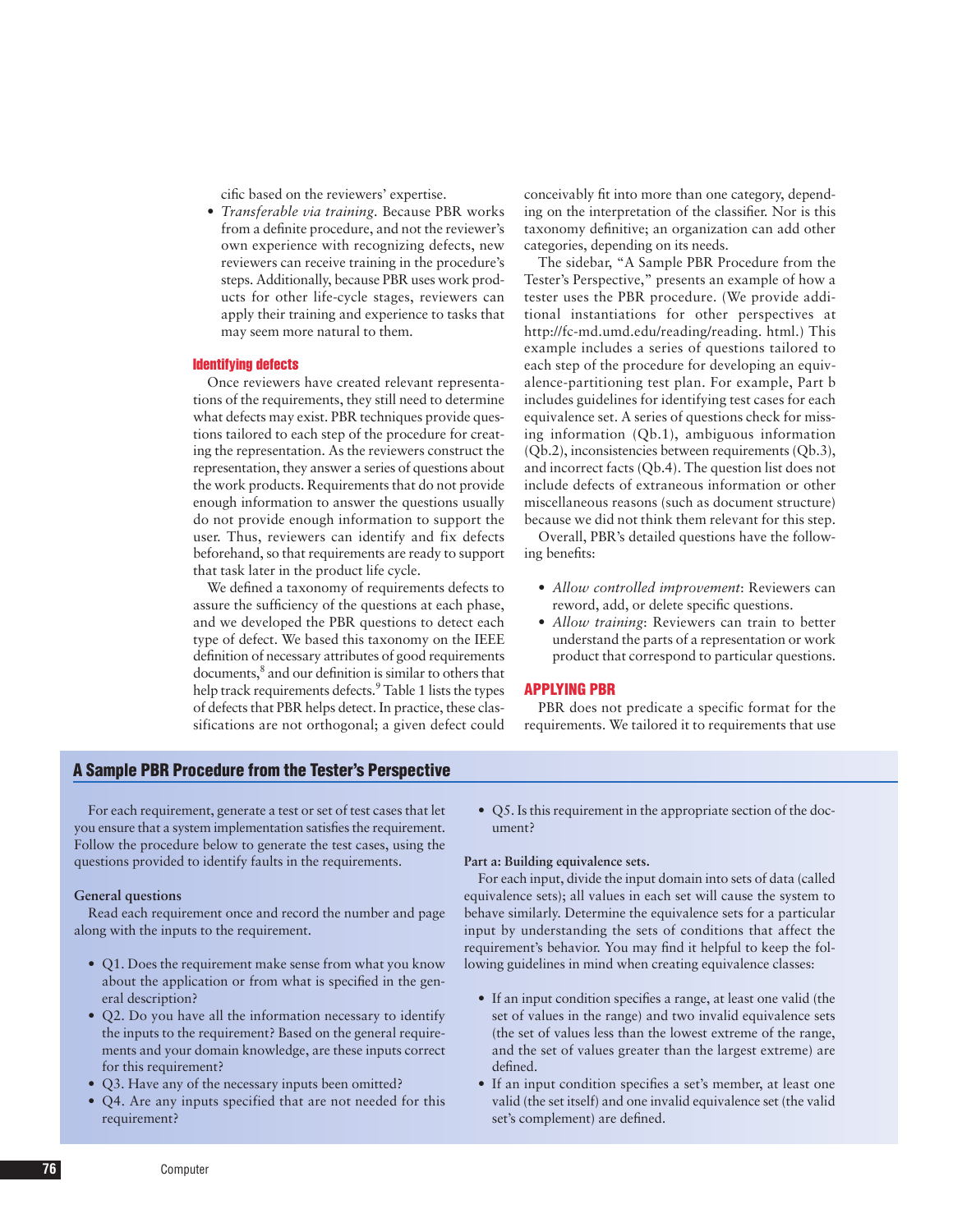| <b>Missing information</b>    | Any significant requirement related to functionality, perfor-<br>mance, design constraints, attributes, or external interface<br>not included            |
|-------------------------------|----------------------------------------------------------------------------------------------------------------------------------------------------------|
|                               | Undefined software responses to all realizable classes of input<br>data in all realizable classes of situations<br>Sections of the requirements document |
|                               | Figure labels and references, tables, and diagrams<br>Definitions of terms and units of measure                                                          |
| Ambiguous information         | Multiple interpretations caused by using multiple terms for the<br>same characteristic or multiple meanings of a term in a par-<br>ticular context       |
| Inconsistent information      | Two or more requirements that conflict with one another                                                                                                  |
| Incorrect fact                | A requirement-asserted fact that cannot be true under the con-<br>ditions specified for the system.                                                      |
| <b>Extraneous information</b> | Unnecessary or unused information (at best, it is irrelevant; at<br>worst, it may confuse requirements users)                                            |
| Miscellaneous defects         | Other errors, such as including a requirement in the wrong<br>section                                                                                    |

English (or some other natural language) to describe the system functionality, but users could easily tailor it to suit a formal requirements specification language, such as Software Cost Reduction.

## Building on experience

PBR does not assume that developers already possess the skills for effectively analyzing requirements documents. Rather, PBR helps developers build on their experience in other phases of software development, letting them use skills they already have (such as for creating designs, test plans, or user manuals) to help them better understand requirements documents. Thus, some reviewers (especially less-experienced ones) may find that PBR appears to be a more natural approach to reviewing requirements than other methods, such as checklists. For this reason, PBR's usefulness may lie in how it trains inexperienced reviewers. Of course, reviewers must at least have *some* experience or training with the techniques for creating the relevant work products they'll have to apply (such as creating test plans).

An organizational culture accustomed to performing reviews is useful for effective application of PBR. Novice reviewers who have no experience with looking for defects are not used to thinking about the effect of faulty requirements on later stages of the life cycle. Therefore, conveying to novice reviewers the importance of providing a definition of a requirements defect sufficiently detailed for identification is difficult. PBR attempts to provide guidelines in this area, and it uses the defect taxonomy to flag problem areas for reviewers. But reviewers still need to build up their experience in this area.

• If an input condition requires a specific value, then one valid (the set containing the value itself) and two invalid equivalence sets (the set of values less than and the set greater than the value) are defined.

Each equivalence set should be recorded under the appropriate input.

- Qa.1. Do you have enough information to construct the equivalence sets for each input? Can you specify the boundaries of the sets at an appropriate level of detail?
- Qa.2. According to the information in the requirements, are the sets constructed so that no value appears in more than one set?
- Qa.3. Do the requirements state that a particular value should appear in more than one equivalence set? (That is, do they specify more than one type of response for the same value?) Do the requirements specify that a value should appear in the wrong equivalence set?

## **Part b: Testing equivalence sets.**

For each equivalence set, write test cases, and record them with the associated equivalence set. Select typical test cases as well as values at and near the boundaries of the sets. For example, if the requirement expects input values in the 0 to 100 range, the test cases selected might be 0, 1, 56, 99, and 100. Finally, for each equivalence set, record the expected resulting behavior. (That is, how do you expect the system to respond to the test cases you just made up?)

- Qb.1. Do you have enough information to create test cases for each equivalence set?
- Qb.2. Are there other interpretations of this requirement that the implementer might make on the basis of the description given? Will this affect the tests you generate?
- Qb.3. Is there another requirement for which you would generate a similar test case but would get a contradictory result?
- Qb.4. Can you be sure that the tests generated will yield the correct values in the correct units? Is the resulting behavior specified appropriately?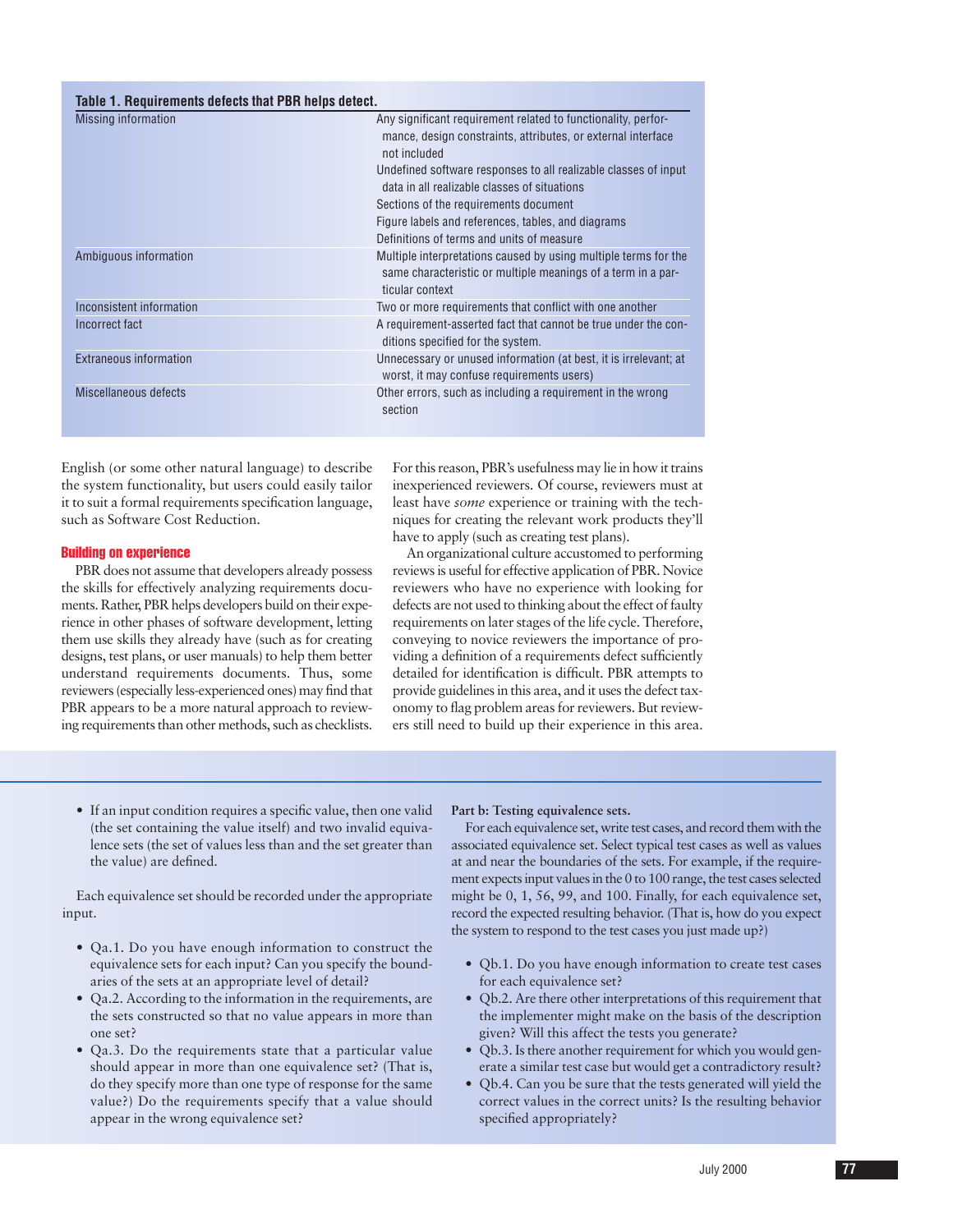**PBR leads to improved defect detection rates for both individual reviewers and review teams working with unfamiliar application domains.**

Having reviews in place also means that an organization has probably already dealt with the difficulties inherent in reviews themselves, such as motivating reviewers to perform satisfactory reviews and scheduling team meetings as part of the development cycle.

Perhaps the most serious constraint on the use of PBR is the amount of reviewer effort required. The improved rate of defect detection comes at the price of a higher amount of effort on the part of the reviewers. For example, in a study of software professionals, $\delta$  the average review time required for PBR ranged from almost the same as for the professionals' usual approach to 30 percent more, depending on the document being reviewed. However, much of this extra effort actually produces the high-level representations of the

system that may save effort at later stages of the life cycle. For example, the high-level test plan developed during PBR can serve as the basis for the actual test plan used to evaluate the implementation.

#### Lessons learned

Researchers have conducted studies using more than 150 software engineering students in university classes to evaluate and evolve PBR techniques.<sup>10, 11</sup> These students range from undergraduates with little previous review experience to professionals with more than 20 years' experience in industry who were returning for advanced degrees. In 1995 and 1996, researchers from the Experimental Software Engineering Group ran studies using 25 professional developers from the NASA Goddard Space Flight Center.<sup>5</sup> These developers first applied the requirements review technique they used at NASA, and then were trained in PBR and applied the new technique to a similar requirements document. In this way, the researchers could assess how well these professionals performed using PBR compared with how they performed using their usual review technique.

These studies supported the notion that PBR leads to improved defect detection rates for both individual reviewers and review teams working with unfamiliar application domains. These studies also showed that, for a familiar application domain, experienced reviewers sometimes ignore the PBR procedure and revert to using previously acquired heuristics. Training and reinforcement can overcome this tendency.

By observing the use of PBR in varied environments by several reviewers, these studies also helped researchers better understand the effects of PBR in different contexts and for different types of users. For example, PBR seems best suited for reviewers with a certain range of experience. Reviewers who have previously inspected requirements documents on multiple industrial projects have, over time, typically developed their own approaches and do not benefit

significantly from the introduction of PBR. Reviewers who have little experience (those who have never trained, or have trained but never applied their skills on a real project) with the relevant representations (such as designs or test plans) need to receive sufficient training before they can effectively apply PBR.<sup>10</sup> This training seems necessary so that the difficulties of creating the representation of the system do not distract from the process of checking for defects.

**P** BR provides a framework that represents an improved approach for conducting requirements reviews. However, such an approach will only be improved approach for conducting requirements reviews. However, such an approach will only be effective when an organization tailors the framework to its own needs and uses feedback from its reviewers to continually improve and refine the techniques.

Studies have shown that development teams that use PBR to inspect requirements documents tend to detect more defects than they do using other, less-structured approaches. Although PBR requires more effort, it offers a number of advantages compared with current practices. Relatively novice reviewers can use PBR techniques to apply their expertise in other development tasks to defect detection. Using PBR improves team meetings by helping team members build up expertise in different aspects of a requirements document. It creates high-level representations of the software system, usable as a basis for work products in later stages of development. Each development organization can customize PBR's set of perspectives, level of detail, and types of questions. PBR facilitates controlled improvement, providing a definite procedure, alterable according to project metrics and reviewer feedback.  $*$ 

## **References**

- 1. J.C. Kelly, J.S. Sherif, and J. Hops, "An Analysis of Defect Densities Found During Software Inspections," *J. Systems Software*, Feb. 1992, pp. 111-117.
- 2. R.L. Glass, "Inspections—Some Surprising Findings," *Comm. ACM*, Apr. 1999, pp. 17-19.
- 3. O. Laitenberger and J. DeBaud, *An Encompassing Life-Cycle Centric Survey of Software Inspection,* Tech. Report No. ISERN-98-32, Fraunhofer Inst. Experimental Software Eng., Kaiserslautern, Germany, 1998; http://www.iese.fhg.de/network/ISERN/pub/technical\_ reports/isern-98-32.pdf.
- 4. A. Porter, L. Votta Jr., and V. Basili, "Comparing Detection Methods for Software Requirements Inspections: A Replicated Experiment," *IEEE Trans. Software Eng.*, June 1995, pp. 563-575.
- 5. V. Basili et al., "The Empirical Investigation of Perspective-Based Reading," *Empirical Software Eng.: An Int'l J.*, Vol. 1, No. 2, 1996, pp. 133-164.
- 6. M. Fagan, "Advances in Software Inspections," *IEEE Trans. Software Eng*., July 1986, pp. 744-751.